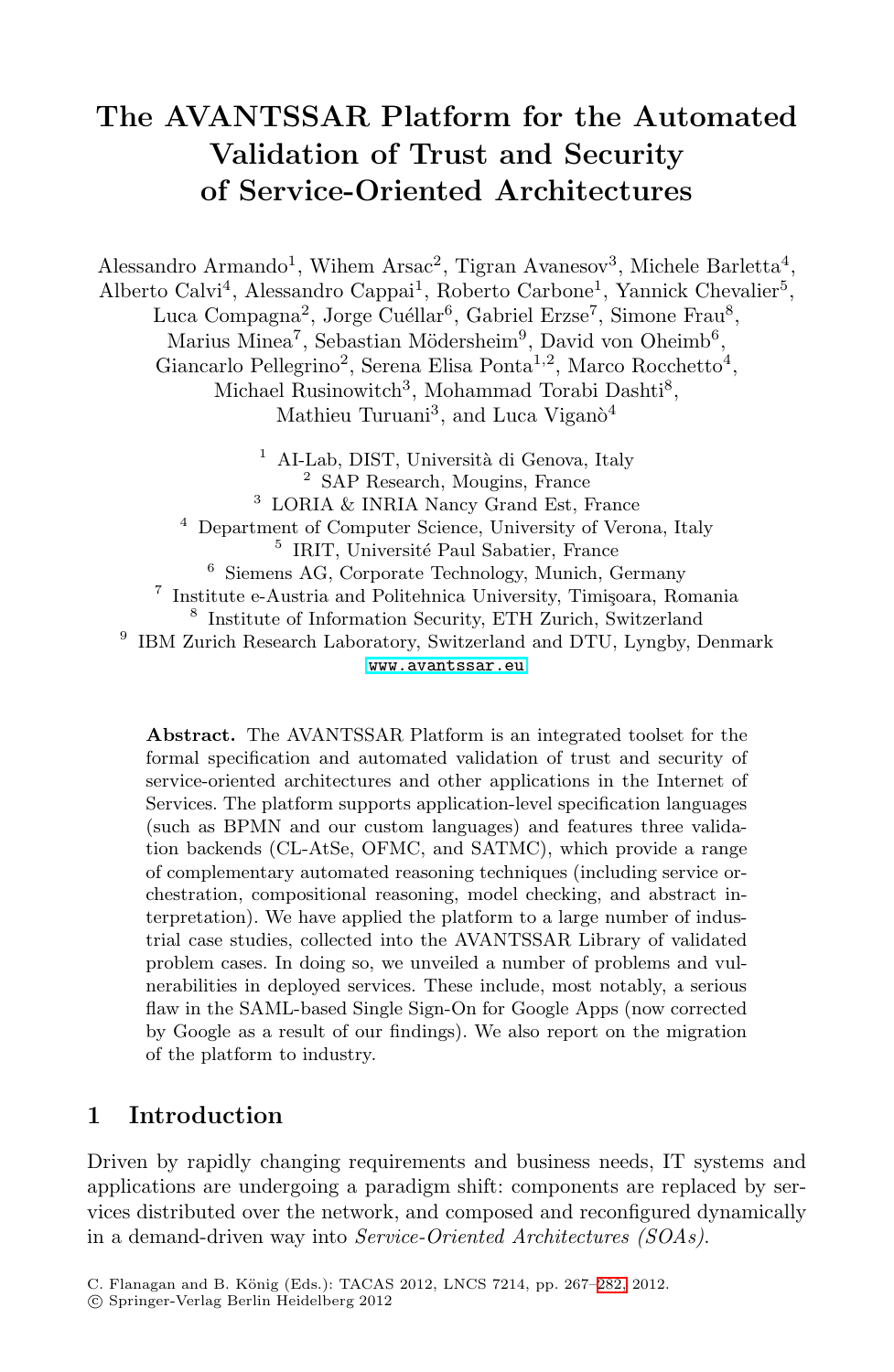Deploying services in future network infrastructures such as SOAs or, even more generally, the Internet of Services (IoS), obviously entails a wide range of trust and security issues. Modeling and reasoning about these trust and security issues is complex due to three main characteristics of service orientation. First, SOAs are *heterogeneous*: their components are built using different technology and run in different environments, yet interact and may interfere with each other. Second, SOAs are also *distributed* systems, with functionality and resources distributed over several machines or processes. The resulting exponential state-space complexity makes their design and efficient validation difficult, even more so in hostile situations perhaps unforeseen at design time. Third, SOAs and their security requirements are *continuously evolving*: services may be composed at runtime, agents may join or leave, and client credentials are affected by dynamic changes in security policies (e.g., for incidents or emergencies). Hence, security policies must be regarded as part of the service specification and as firstclass objects exchanged and processed by services. The *trust and security properties* that SOAs should provide to the users are, moreover, very diverse in type and scope, ranging from basic properties like confidentiality and authentication to complex dynamic and domain-specific requirements (e.g., non-repudiation or separation and binding of duty).

In this paper, we present the AVANTSSAR Platform, an integrated toolset for the formal specification and automated validation of trust and security of SOAs and, in general, of applications in the IoS. It has been developed in the context of the FP7 project "AVANTSSAR: Automated Validation of Trust and Security in Service-Oriented Architectures".

To handle the complexity of trust and security in service orientation, the platform integrates different technologies into a single tool, so they can interact and benefit from each other. More specifically, the platform comprises three *back-ends* (CL-AtSe [\[6](#page-14-0)[,36\]](#page-15-1), OFMC [\[15,](#page-14-1)[22](#page-15-2)[,33\]](#page-15-3), and SATMC [\[3](#page-14-2)[,5\]](#page-14-3)), which operate on the same input specification (written in the *AVANTSSAR Specification Language ASLan*) and provide complementary automated reasoning techniques (including service orchestration and compositional reasoning, model checking, and abstraction-based validation). A *connectors layer* provides an interface to application-level specification languages (such as the standard BPMN, and our custom languages  $ASLan++$ , AnB and  $HLPSL++$ ), which can be translated into the core ASLan language and vice versa.

We have applied the platform to a large number of exemplary industrial case studies, which we have collected into the *AVANTSSAR Library* of validated problem cases. In doing so, we have been able to uncover a number of problems and vulnerabilities in deployed services including, most notably, the detection of a serious flaw in the SAML-based SSO solution for Google Apps. Finally, we also report on our successful activities in migrating the platform to industry. As we describe in more detail in the following, to the best of our knowledge, no other tool exhibits the same scope and expressiveness while achieving the same performance and scalability.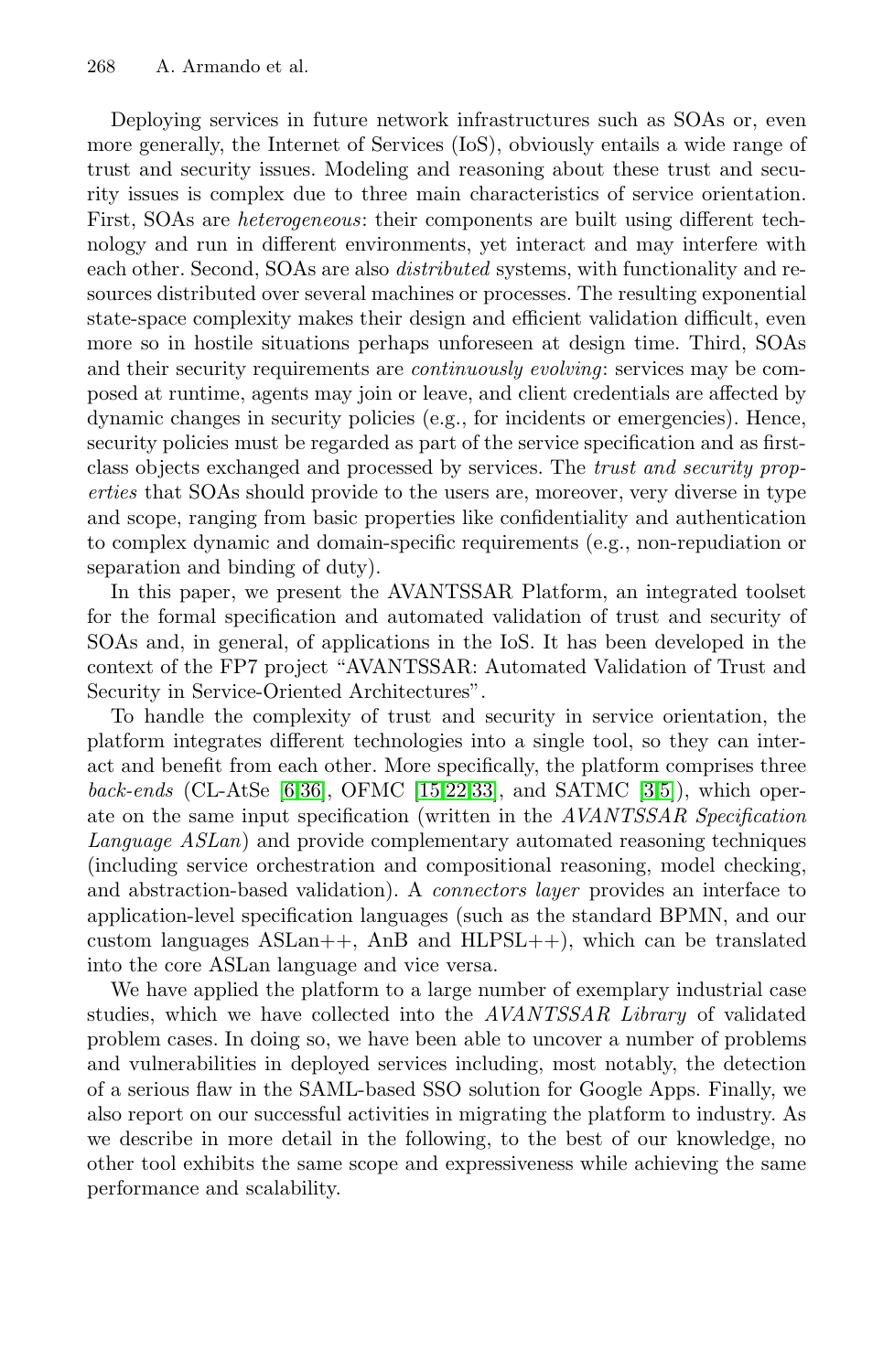We have implemented the AVANTSSAR Platform as a SOA itself, where each component service is offered as a web service. The platform also has a web-based graphical interface that allows the user to choose between three interaction modes of increasing level of sophistication and to execute, monitor and inspect the results of the platform in a user-friendly way. The web services and the associated documentation (a tutorial, guidelines, the Library and other examples, scientific papers and deliverables, and a users mailing list) are available at <www.avantssar.eu>, where one can also download the binaries and/or source code of the validation back-ends and play online with the platform through a prototype, web-based graphical user interface.

The platform is a successor to the AVISPA Tool [\[2\]](#page-14-4), a push-button tool for the formal analysis of security protocols. The AVANTSSAR Platform significantly extends its predecessor's scope, effectiveness, and performance by scaling up to the trust and security of SOAs and the IoS. We thus expect that the AVANTSSAR Platform will inherit and considerably widen the user basis of AVISPA, which already comprises not only the members of the AVANTSSAR consortium but also several dozens of other academic and industrial practitioners, who have published a large number of works in which AVISPA is used. Our first, and positive, experience with the integration of the AVANTSSAR Platform within industrial practice indicates a strong potential for its wide take up.

It is important to note that this is the first comprehensive description of the platform, including the results of the experiments that we carried out. Descriptions of some of the different platform components have already been given and we will often refer to the corresponding documents for additional information.

## **2 The AVANTSSAR Platform**

#### **2.1 Description and Architecture**

[Fig. 1](#page-3-0) shows the main components of the AVANTSSAR Platform, where the arrows represent the most general information flow, from input specification to validated output. In this flow, the platform takes as input specifications of the available services (including their security-relevant behavior and possibly the local policies they satisfy) together with a policy stating the functional and security requirements of the target service. In the orchestration phase, the platform applies automated reasoning techniques to build a validated orchestration of the available services that meets the security requirements. More specifically, the *Orchestrator* (short for Trust and Security Orchestrator) looks for a composition of the available services in a way that is expected but not yet guaranteed to satisfy the input policy (it may additionally receive as input a counterexample found by the Validator, if any) and outputs a specification of the target service that is guaranteed to satisfy the functional goals. Then, the *Validator* (short for Trust and Security Validator), which comprises the three back-ends CL-AtSe, OFMC and SATMC, checks whether the orchestration satisfies the security goals. If so, the orchestrated service is returned as output, otherwise, a counterexample is returned to the Orchestrator to provide a different orchestration, until it succeeds,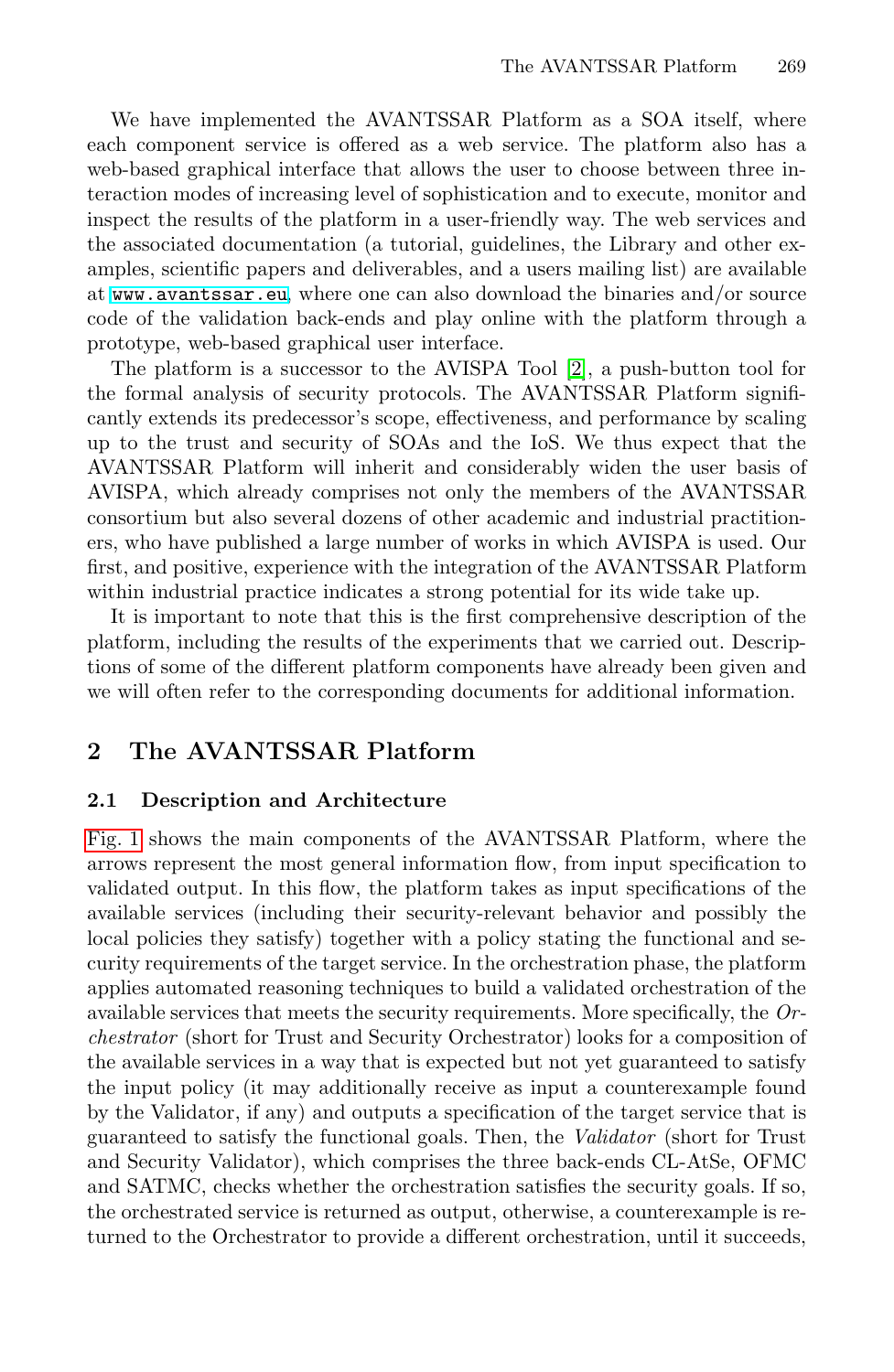

<span id="page-3-2"></span><span id="page-3-1"></span><span id="page-3-0"></span>**Fig. 1.** The AVANTSSAR Validation Platform

or no suitable orchestration can be found. Instead of using the Orchestrator, a user may manually generate the target service and simply invoke the Validator, providing as input the service and its security goals. In this case, the platform outputs either validation success or the counterexample found.

To ease its usage and pave the way for its adoption by industry, the *connectors layer* of the platform provides a set of software modules that carry out both

- (C1) the translation from application-level (e.g., our own ASLan++, AnB and  $HLPSL++$ ) and industrially-suited specification languages (e.g., BPMN) into the low-level *AVANTSSAR Specification Language (ASLan)* [\[9\]](#page-14-5), the common input language of formal analysis by the validator back-ends, and
- (C2) the reverse translation from the common output format of the validator back-ends into a higher-level MSC-like output format to ease the interpretation of the results for the user.

Moreover, the connectors layer is open to the integration of other translations.

In the following subsections, we describe the different platform components in more detail, starting with the specification languages and the connectors layer, and then considering the Orchestrator and the Validator.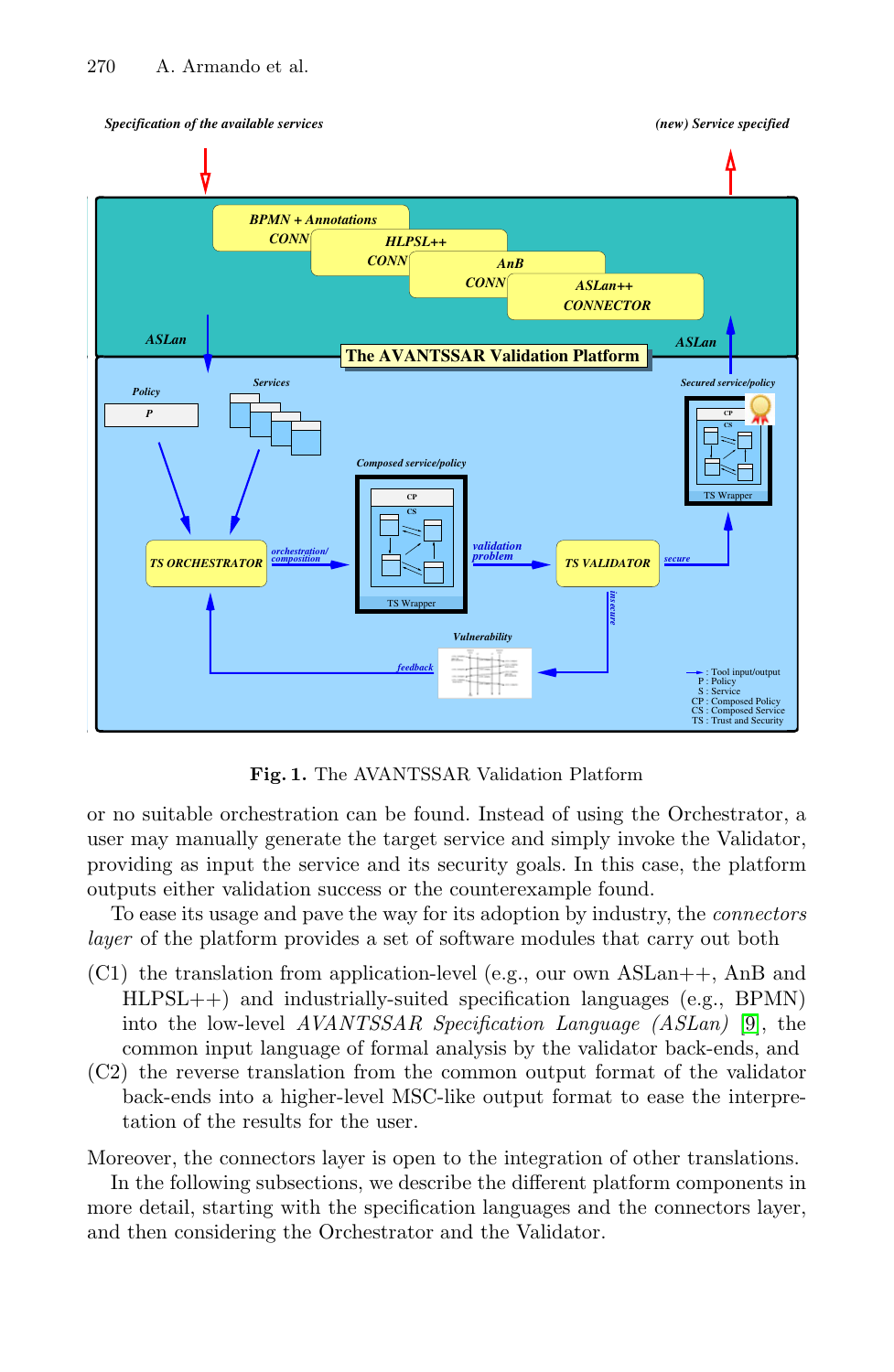#### **2.2 The Specification Languages ASLan and ASLan++**

As observed in the introduction, modeling and reasoning about trust and security of SOAs is complex due to the fact that SOAs are heterogeneous, distributed and continuously evolving, and should guarantee security properties that are, typically, very diverse. Besides the classical data security requirements including confidentiality and authentication/integrity, more elaborate goals are authorization (with respect to a policy), separation or binding of duty, and accountability or non-repudiation. Some applications may also have domain-specific goals (e.g., correct processing of orders). Finally, one may consider liveness properties under certain fairness conditions) e.g., one may require that a web service for online shopping eventually processes every order if the intruder cannot block the communication indefinitely. This diversity of goals cannot be formulated with a fixed repertoire of generic properties (like authentication); instead, it suggests the need for specification of properties in an expressive logic.

Various languages have been proposed to model trust and security of SOAs, e.g., BPEL [\[34\]](#page-15-4),  $\pi$  calculus [\[28\]](#page-15-5), F# [\[17\]](#page-14-6), to name a few. Each of them, however, focuses only on some aspects of SOAs, and cannot cover all previously described features, except perhaps in an artificial way. One needs a language fully dedicated to specifying trust and security aspects of services, their composition, the properties that they should satisfy and the policies they manipulate and abide by. Moreover, the language must go beyond static service structure: a key challenge is to integrate policies that are dynamic (e.g., changing with the workflow context) with services that can be added and composed dynamically themselves.

We have designed ASLan so as to satisfy all these desiderata. At its core, ASLan describes a *transition system*, where states are sets of typed ground terms (facts), and transitions are specified as rewriting rules over sets of terms. A fact *iknows*, true of any message (term) known to the intruder, is used to model communication as we consider a general *Dolev-Yao intruder* [\[26\]](#page-15-6) that is in complete control of the network and can compose, send, and intercept messages at will, yet cannot break cryptography (following the perfect cryptography assumption). A key feature of ASLan is the integration of this transition system that expresses the dynamics of the model with *Horn clauses*, which are used to describe policies in a clear, logical way. The execution model alternates transition steps with a transitive closure of Horn clause applications. This allows us to model the effects of policies in different states: for instance, agents can become members of a group or leave it, with immediate consequences for their access rights.

Moreover, to carry out the formal analysis of services, we need to model the *security goals*. While this can be done by using different languages, in ASLan we have chosen to employ a variant of linear temporal logic (LTL, e.g. [\[27\]](#page-15-7)), with backwards operators and ASLan facts as propositions. This logic gives us the desired flexibility for the specification of complex goals, as illustrated by the problem cases that are part of the AVANTSSAR Library.

ASLan is a low-level formal language and is thus easily usable only by experts, so we have developed the higher-level language ASLan++ to achieve three main design goals: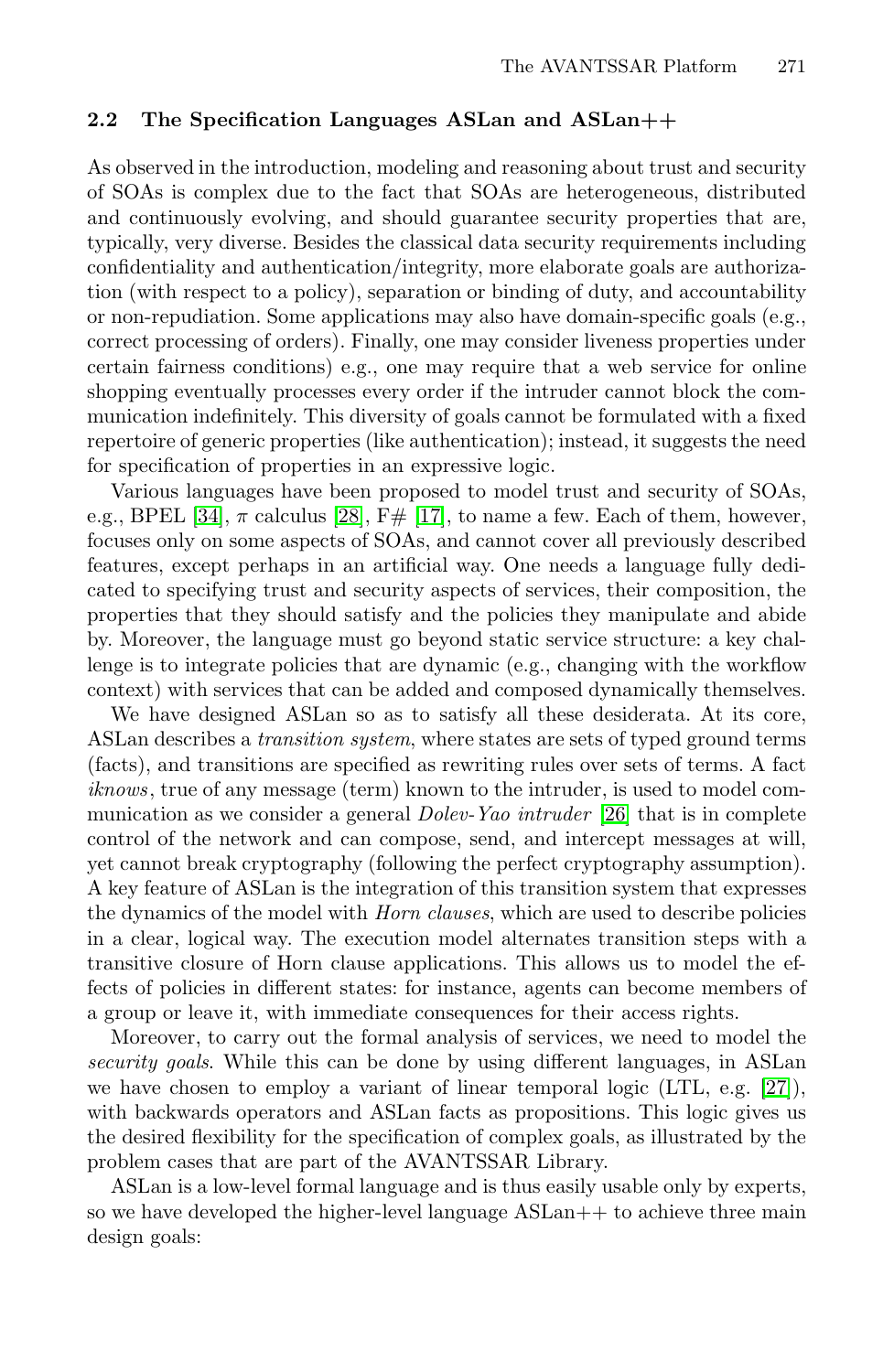- **–** the language should be expressive enough to model a wide range of SOAs while allowing for succinct specifications;
- **–** it should facilitate the specification of services at a high level of abstraction in order to reduce model complexity as much as possible; and
- **–** it should be close to specification languages for security protocols and web services, but also to procedural and object-oriented programming languages, so that it can be employed by users who are not formal specification experts.

For reasons of space, we refer to [\[13](#page-14-7)[,37\]](#page-15-8) for details on ASLan and ASLan++ including a tutorial with many modeling examples.

#### **2.3 The Connectors Layer**

As remarked above, writing formal specifications of complex systems at the low conceptual level of ASLan is not practically feasible and reasonable. The same applies to the activity of interpreting and understanding the raw output format returned by the validator back-ends. Industry, in particular, is used to higherlevel modeling languages typically targeting very specific domain areas. That is why we have devised an open connectors layer, which currently comprises four connectors carrying out automatic translations.

The  $ASLan++ \text{ connector}$  provides translations from  $ASLan++ \text{ specifications}$ to ASLan and in the reverse direction for attack traces. Security protocol/service practitioners who are used to the more accessible but less expressive Alice-and-Bob notation or message sequence charts (MSCs) may prefer to use the *AnB connector*, which is based on an extended Alice-and-Bob notation [\[30](#page-15-9)[,32](#page-15-10)[,33\]](#page-15-3), or the *HLPSL++ connector*, which is based on an extension of the High-Level Protocol Specification Language HLPSL [\[23\]](#page-15-11), developed in the context of the AVISPA project [\[2](#page-14-4)[,14\]](#page-14-8).

*Business process (BP)* practitioners are used to standard languages such as the Business Process Modeling Notation (*BPMN* ), the Business Process Execution Language (*BPEL*), etc. For them, even the usage of ASLan++ (or AnB or HLPSL++) may not be so easy, or they might already have specifications written in their favorite BP language that they do not wish to put aside to then repeat the modeling activity with another language. We have thus developed two connectors for BPMN (see [\[12\]](#page-14-9)): a public connector that can be used in opensource environments such as Oryx to evaluate control flow properties of a BP modeled in BPMN, and a proprietary SAP NetWeaver BPM connector that is a plug-in of the SAP NetWeaver Development Studio that allows BP analysts to take advantage of the AVANTSSAR Platform via a security validation service. The business analyst provides the security requirements that are critical for the compliance of the BP (e.g., need-to-know in executing a task, data confidentiality with respect to certain users or roles) through easy-to-access UIs of the security validator that returns answers in a nice graphical BPMN-like format.

Connectors for other BP languages may be developed similarly. In fact, thanks to the openness of the connectors layer, new connectors for other application level and/or industrially-suited specification languages can be added by creating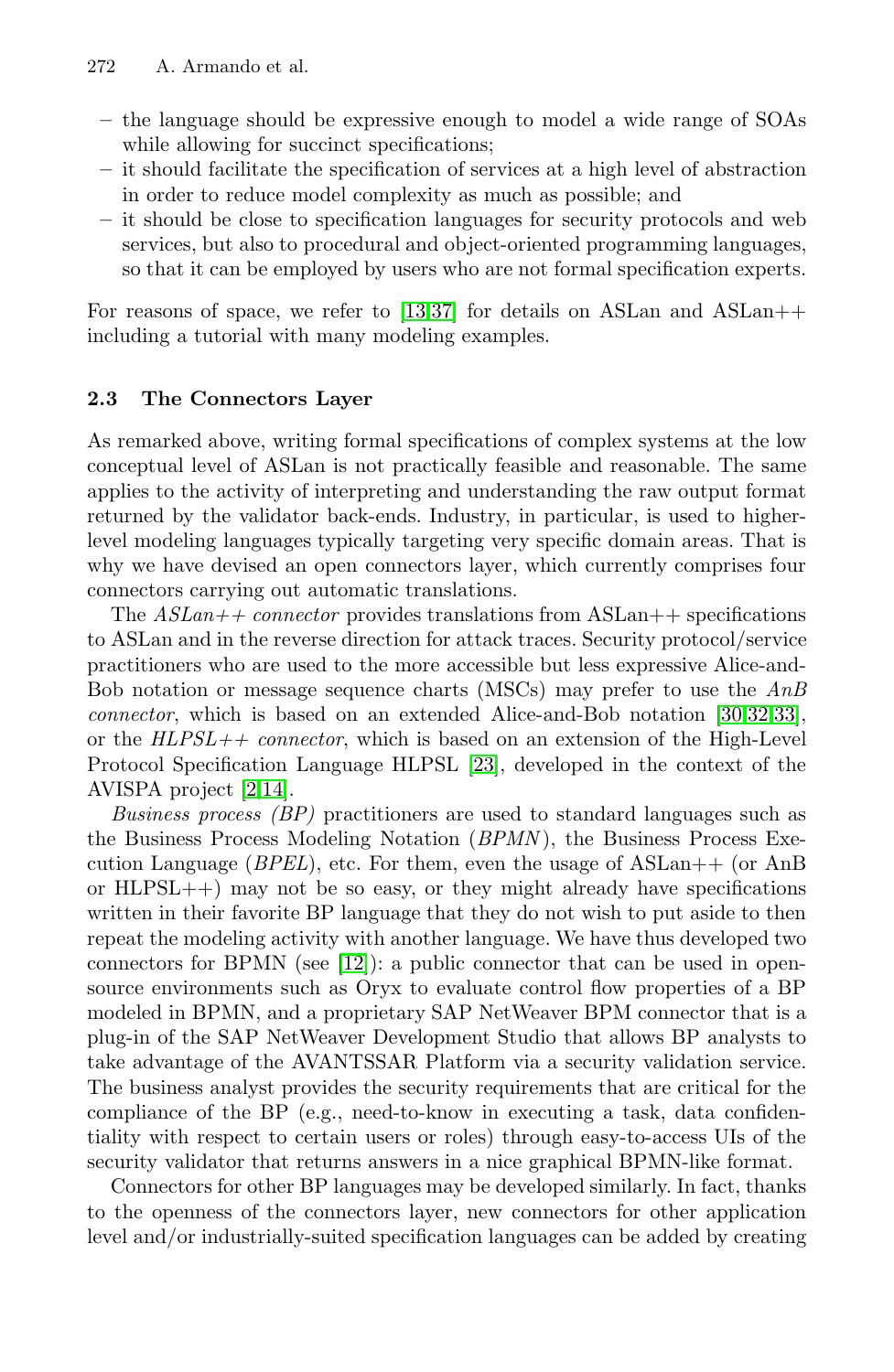proper software modules implementing ([C1\)](#page-3-1) and ([C2\)](#page-3-2). To alleviate this task, we have devised, for both the common input language ASLan and the common output format of the validator back-ends, XML representations and software modules generating these XML representations [\[10\]](#page-14-10).

#### **2.4 The Orchestrator**

Composability, one of the basic principles and design objectives of SOAs, expresses the need for providing simple scenarios where already available services can be reused to derive new added-value services. In their SOAP incarnation, based on XML messaging and relying on a rich stack of related standards, SOAs provide a flexible yet highly inter-operable solution to describe and implement a variety of e-business scenarios possibly bound to complex security policies.

It can be very complex to discover or even to adequately describe composition scenarios respecting overall security constraints. This motivates introducing automated solutions to scalable services composition. Two key approaches for composing web services have been considered, which differ by their architecture: *orchestration* is centralized and all traffic is routed through a *mediator*, whereas *choreography* is distributed and all web services can communicate directly.

Several "orchestration" notions have been advocated (see, e.g., [\[29\]](#page-15-12)). However, in inter-organizational BPs it is crucial to protect sensitive data of each organization; and our main motivation is to take into account the security policies while computing an orchestration. The AVANTSSAR Platform implements an idea presented in [\[24\]](#page-15-13) to automatically generate a mediator. We specify a web service profile from its *XML Schema* and *WS-SecurityPolicy* using first-order terms (including cryptographic functions). The mediator can use cryptography to produce new messages, and is constructed with respect to security goals using the techniques we developed for the verification of security protocols.

We highlight here the most important distinguishing features of our approach. First, several tools have addressed the WS orchestration problem but, to our knowledge, previous works abstract away the security policies attached to the services, while we consider them as an additional constraint. Second, most automatic orchestration approaches work by computing products of (communicating) finite-state automata, where messages are restricted to a finite alphabet. However, by specifying web services in ASLan, we can express a richer set of messages using first-order terms (including symbols for cryptographic functions). Third, we have applied the AVANTSSAR Orchestrator to several industrial case studies (cf. [Table 1\)](#page-11-0) that cannot be handled by other tools because the messages exchanged by services are too complex (e.g., they are non-atomic and built with cryptographic primitives) and require some automatic adaptation. For example, the Orchestrator has automatically generated a Security Server in the Digital Contract Signing case study (which originated from a commercial product), while in the Car Registration Process case study, the Orchestrator has been able to cope with additional constraints imposed by the authorization policies of the available services, specified as a set of Horn clauses.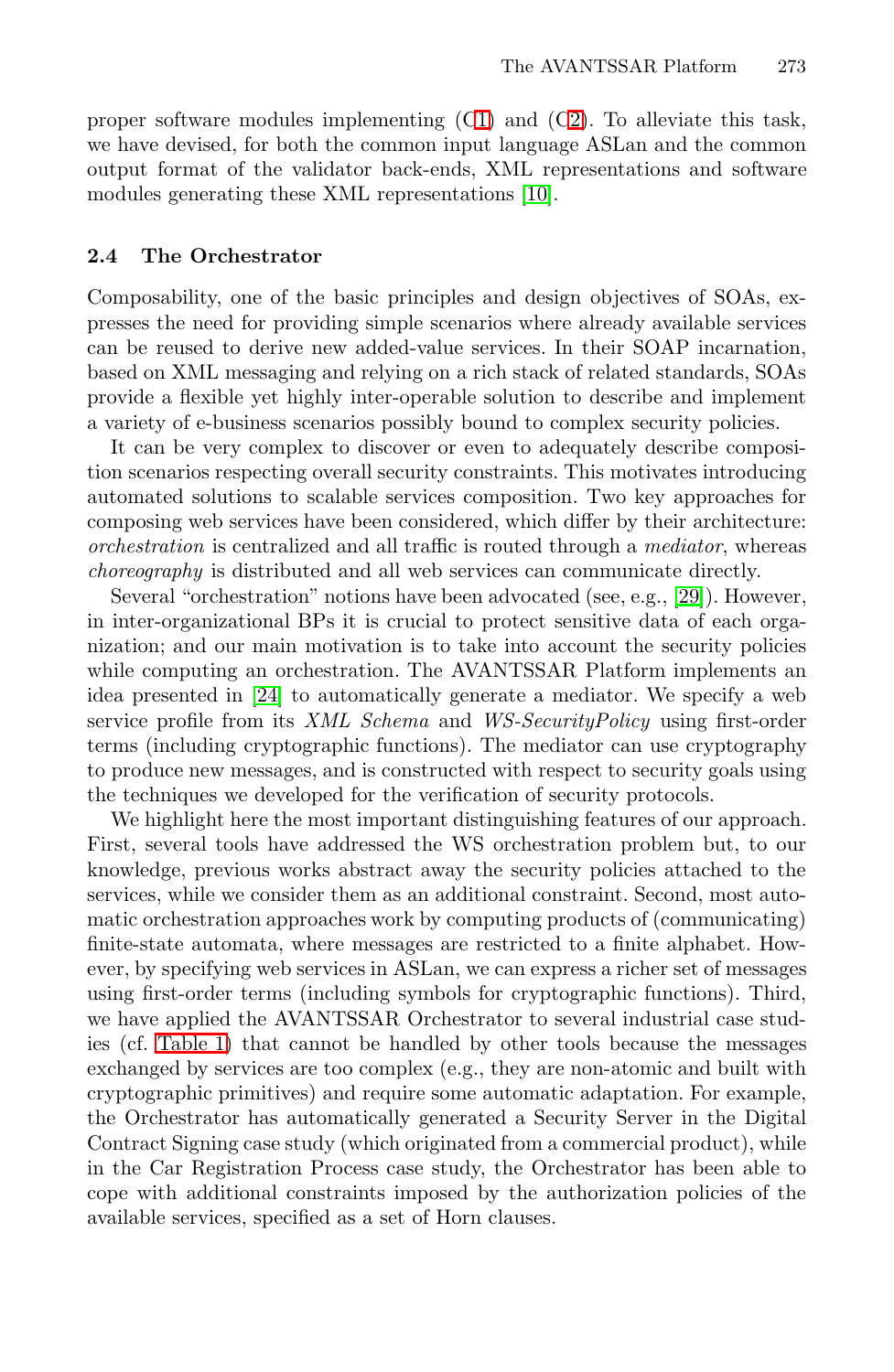Finally, and most importantly, the orchestration output can be automatically checked for security by the Validator as described below. If the specification meets the validation goals, i.e., no attack is found, the orchestration solution is considered as the final, validated, result of orchestration. Otherwise the Validator returns a goal violation report including an attack trace, which may be fed back to the Orchestrator, requesting it to backtrack and try an alternative solution.

## **2.5 The Validator**

A specification in ASLan may be the result of an orchestration or of the translation of a specification given in some higher-level language such as ASLan++. The Validator takes any ASLan model of a system and its security goals and automatically checks whether the system meets its goals under the assumption that the network is controlled by a Dolev-Yao intruder.

Currently, the functionality of the Validator is supported by the three different back-ends CL-AtSe, OFMC and SATMC, but, again, the platform is open to the integration of additional validation back-ends.

The user can select which back-end is used for the validation process. By default, all three are invoked in parallel on the same input specification, so that the user can compare the results of the validation carried out by the complementary automated reasoning techniques that the back-ends provide (including compositional reasoning, model checking, and abstract interpretation).

**CL-AtSe.** The *Constraint-Logic-based Attack Searcher* for security protocols and services takes as input a service specified as a set of rewriting rules, and applies rewriting and constraint solving techniques to model all states that are reachable by the participants and decides if an attack exists with respect to the Dolev-Yao intruder. The main idea in CL-AtSe consists in running the services in all possible ways by representing families of traces with positive or negative constraints on the intruder knowledge, variable values or sets, etc. Each service step execution adds new constraints on the current intruder and environment state. Constraints are kept reduced to a normal form for which satisfiability is easily checked. This allows one to decide whether some security property has been violated up to this point. CL-AtSe requires a bound on the number of service calls in case the specification allows for loops in system execution. It implements several preprocessing modules to simplify and optimize input specifications before starting a verification. If a security property is violated then CL-AtSe outputs a trace that gives a detailed account of the attack scenario.

**OFMC.** The *Open-source Fixedpoint Model Checker* (which extends the *Onthe-fly model checker*, the previous OFMC) consists of two modules. The *classical module* performs verification for a bounded number of transitions of honest agents using a constraint-based representation of the intruder behavior. The *fixedpoint module* allows verification without restricting the number of steps by working on an over-approximation of the search space that is specified by a set of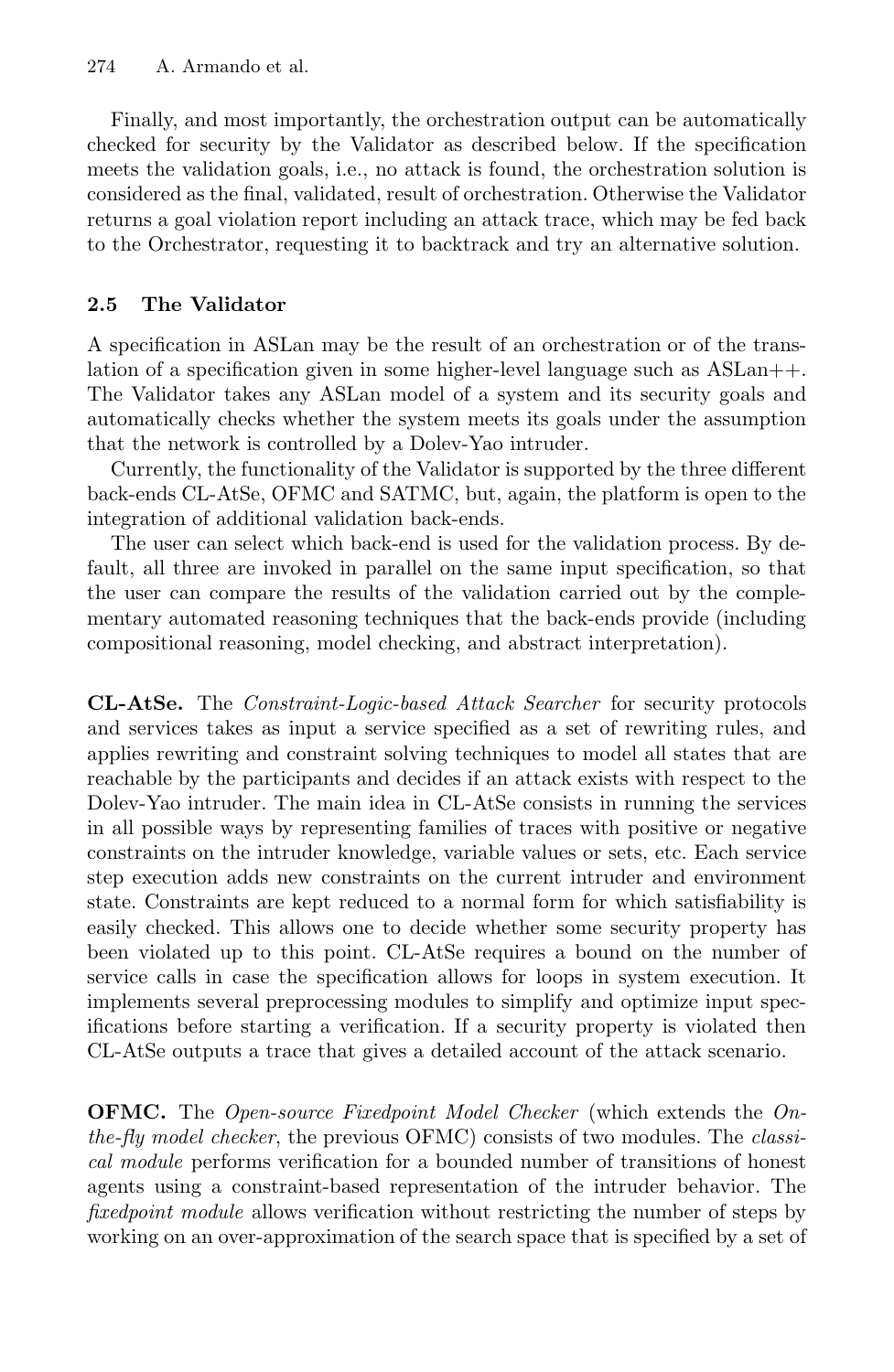Horn clauses using abstract interpretation techniques and counterexample-based refinement of abstractions. Running both modules in parallel, OFMC stops as soon as the classic module has found an attack or the fixedpoint module has verified the specification, so as soon as there is a definitive result. Otherwise, OFMC can just report the bounded verification results and the potential attacks that the fixedpoint module has found. In case of a positive result, we can use the computed fixedpoint to automatically generate a proof certificate for the Isabelle interactive theorem prover. The idea behind the automatic proof generator OFMC/Isabelle [\[22\]](#page-15-2) is to gain a high reliability, since after this step the correctness of the verification result no longer depends on the correctness of OFMC and the correct use of abstractions. Rather, it only relies on: (i) the correctness of the small Isabelle core that checks the proof generated by OFMC/Isabelle, and (ii) that the original ASLan specification (without over-approximations) indeed faithfully models the system and properties that are to be verified.

**SATMC.** The *SAT-based Model Checker* is an open, flexible platform for SATbased bounded model checking of security services. Under the standard assumption of strong typing, SATMC performs a bounded analysis of the problem by considering scenarios with a finite number of sessions. At the core of SATMC lies a procedure that, given a security problem, automatically generates a propositional formula whose satisfying assignments (if any) correspond to counterexamples on the security problem of length bounded by some integer k. Intuitively, the formula represents all the possible evolutions, up to depth  $k$ , of the transition system described by the security problem. Finding attacks (of length  $k$ ) on the service therefore reduces to solving propositional satisfiability problems. For this task, SATMC relies on state-of-the-art SAT solvers, which can handle propositional satisfiability problems with hundreds of thousands of variables and clauses or more. SATMC can also be instructed to perform an iterative deepening on the number  $k$  of steps. As soon as a satisfiable formula is found, the corresponding model is translated back into a *partial-order plan* (i.e., a partially ordered set of rules whose applications lead the system from the initial state to a state witnessing the violation of the expected security property).

As we remarked above, to the best of our knowledge, no other tool exhibits the same scope and expressiveness while achieving the same performance and scalability of the AVANTSSAR Platform. We have already discussed the expressiveness of the AVANTSSAR languages and the possibility of carrying out automated orchestration under security constraints, so now we briefly describe related work on automated analysis (and then discuss industrial case studies and industry migration in the following sections).

Service analysis methods based on abstract interpretation have become increasingly popular, e.g., [\[16](#page-14-11)[,18](#page-14-12)[,19](#page-14-13)[,20,](#page-15-14)[25](#page-15-15)[,38\]](#page-15-16). For instance, TulaFale [\[16\]](#page-14-11), a tool by Microsoft Research based on ProVerif [\[18\]](#page-14-12), exploits abstract interpretation for verification of web services that use SOAP messaging, using logical predicates to relate the concrete SOAP messages to a less technical representation that is easier to reason about. ProVerif implements a form of static analysis based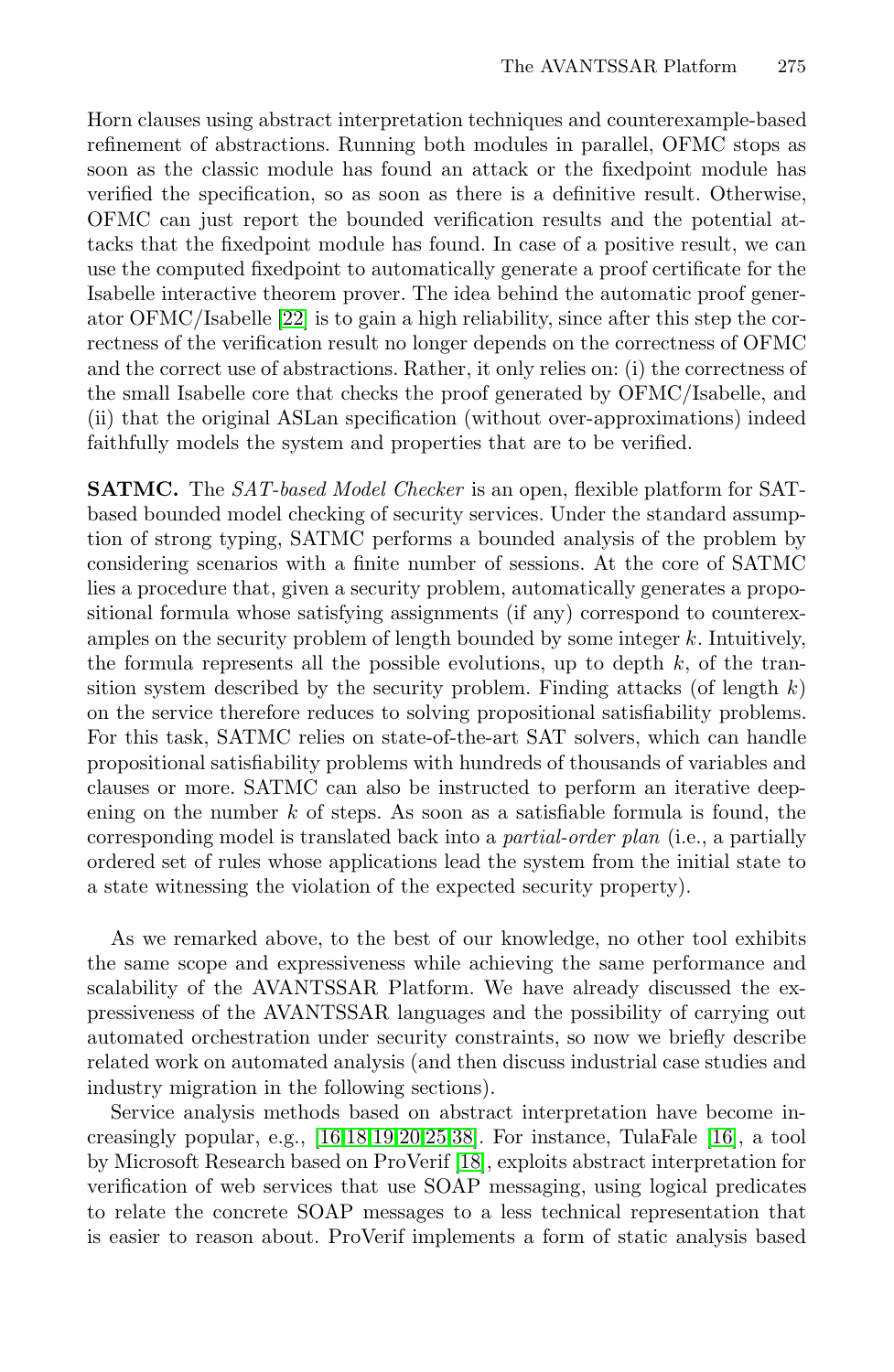on abstract interpretation that supports unbounded verification but does not support the modeling of many aspects that occur in problems of real-world complexity such as revocation of keys at a key-server. In contrast, the AVANTSSAR Platform supports the formal modeling and automatic analysis of a large class of systems and properties, albeit for a bounded number of sessions. Two recent tools, namely the AIF framework [\[31\]](#page-15-17) and StatVerif [\[1\]](#page-14-14), have overcome some of the limitations of ProVerif, but they do not (yet) cover the full scope of what is specifiable and analyzable with the AVANTSSAR Platform.

## **2.6 The AVANTSSAR Platform: Web Services and Web Interface**

We have implemented the AVANTSSAR Platform as a SOA itself, where each component service is offered as a web service (the URLs where each service, and its WSDL interface, can be accessed are given at <www.avantssar.eu>; binaries of each platform component are also available there, together with the source codes of OFMC and SATMC). The platform service is implemented in PHP5, by using the WSO2 Web Services Framework for PHP (WSO2 WSF/PHP) [\[39\]](#page-15-18), an open source, enterprise grade, PHP extension for providing and consuming Web Services in PHP. The framework provides base communication functionality in SOAP, XML, and other message formats carried over various transports including HTTP, SMTP, XMPP and TCP. SOAP and HTTP are the standards used for the current Web Services implementation.

The platform also comes with a web-based graphical user interface that allows the user to execute, monitor and inspect the results of the platform in a user-friendly way. Scalable vector graphics and AJAX are suitably coupled to provide the user with an enhanced user experience. [Fig. 2](#page-10-0) shows a screenshot of the interface. Since the number of functionalities offered by the platform can discourage newcomers, the web interface supports three interaction modes with increasing level of sophistication: demo mode, basic mode, and expert mode.

# **3 AVANTSSAR Library and Experimental Results**

As proof of concept, we have applied the AVANTSSAR Platform to the case studies that are now part of the so-called *AVANTSSAR Library*. In this way, we have been able to detect a considerable number of goal violations in the considered services and provide the required corrections. Moreover, the formal modeling of case studies has allowed us to consolidate our specification languages and has driven the evolution of the platform, both in terms of support for the new language and modeling features, as well as in efficiency improvements needed for the validation of the significantly more complex models. We expect that the library will provide a useful test suite for similar validation technologies.

As terminology, we say that an *application scenario* is composed of one or more *scenes* that focus on different use cases of the considered system, service, protocol, or the like. Each scene contains at least one goal formalizing a desired security property or security aspect, which we call a *problem case*.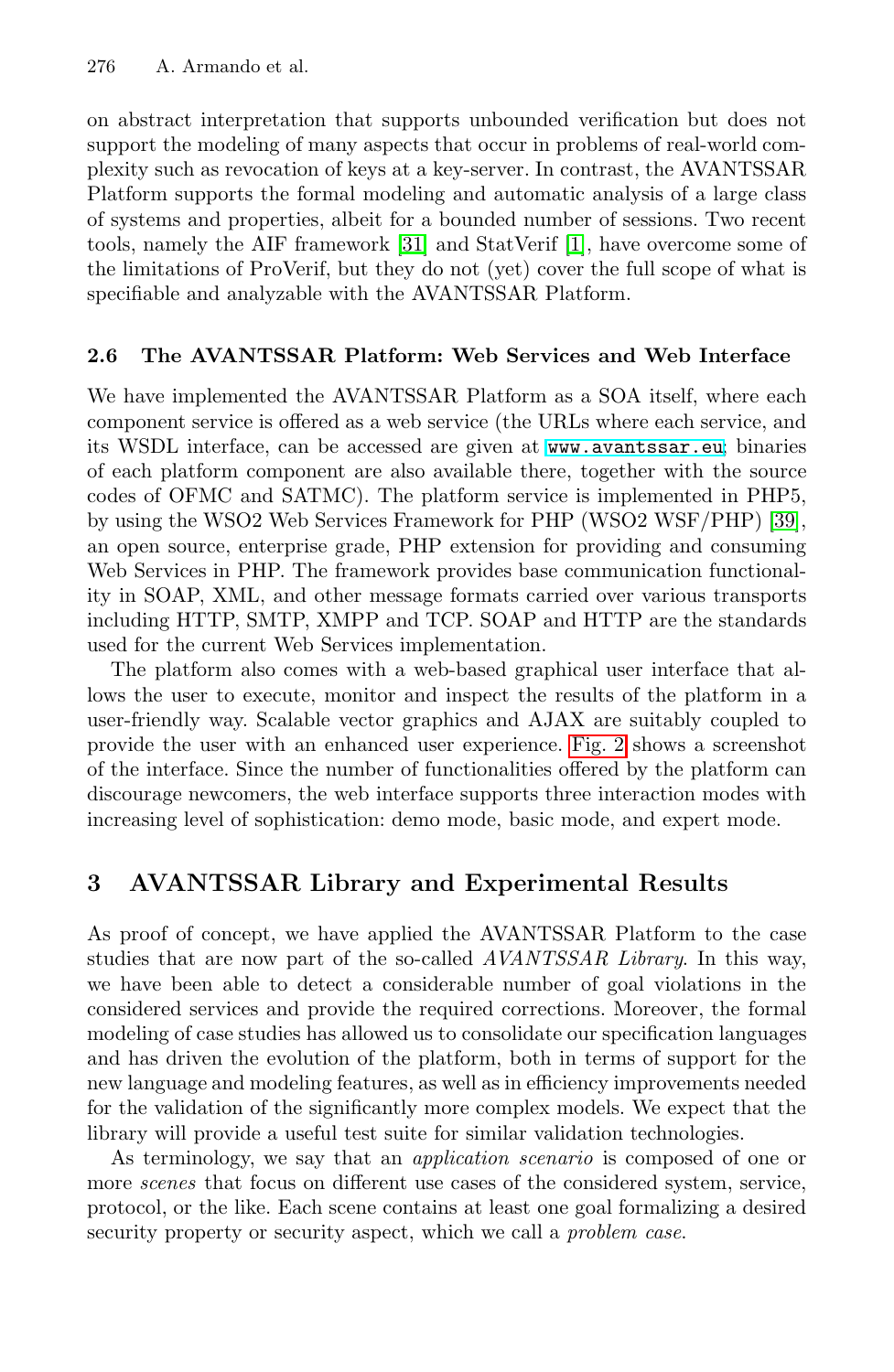| <b>Mode Selection</b>                            | <b>Specification</b><br>Output<br>Platform<br><b>CONNECTORS</b> | Automated VAlidatioN of Trust and Security of Service-oriented ARchitectures |
|--------------------------------------------------|-----------------------------------------------------------------|------------------------------------------------------------------------------|
| Demo<br>Basic                                    | $ASLan++$                                                       |                                                                              |
| Expert                                           |                                                                 | <b>VALIDATOR</b>                                                             |
|                                                  |                                                                 | <b>CL-AtSe</b>                                                               |
| <b>Problem Cases</b><br><b>AVANTSSAR Library</b> | <b>ORCHESTRATOR</b>                                             | <b>OFMC</b><br>ω                                                             |
| Assert_Safe 0                                    |                                                                 | <b>SATMC</b><br>ω                                                            |

<span id="page-10-0"></span>**Fig. 2.** The web interface of the AVANTSSAR Platform

The AVANTSSAR Library contains the formalization of 10 application scenarios of SOAs from the e-Business, e-Government and e-Health application areas. For these application scenarios we have written 26 specifications (in one of the application-level languages ASLan++, HLPSL++, annotated BPMN, or in the more low level specification language ASLan). Each of these specifications may address different security aspects, for a total of 94 problem cases. Among the 26 specifications, 4 involve orchestration, resulting in 13 problem cases that have to be orchestrated prior to validation.

[Table 1](#page-11-0) provides an overview of the problem cases formalized and validated by the AVANTSSAR Platform. It contains, for each application scenario, information about the connector used to translate high-level specifications into ASLan (for NW BPM see [Section 4\)](#page-12-0) and, if applicable, about the orchestration carried out (column "Orch."). For what concerns the families of problem cases, "f" indicates that a formalization of the problem case is present in the specification but was not validated, whereas "v" indicates its validation. [Table 2](#page-11-1) describes CPU times spent by each back-end on each application scenario. *S*/*NS*/*TOUT* are abbreviations for *Supported*/*Not Supported*/*Timeout*; times are totals (in seconds) for successful runs. Moreover, for each scenario, the total number of Horn Clauses (HC) and transitions (i.e., ASLan steps) contained in the specifications are shown.

Since we lack space to describe all the application scenarios, problem cases and corresponding trust and security requirements in detail, we point the reader to [\[11\]](#page-14-15) and here focus only on the SAML Single Sign-On scenario. It is representative for the effectiveness of the AVANTSSAR methods and tools, since we have succeeded in detecting vulnerabilities both in deployed SAML-based SSO solutions and in the use case described in the SAML Technical Overview [\[35\]](#page-15-19). Though well specified and thoroughly documented, the OASIS SAML security standard is written in natural language that is often subject to interpretation.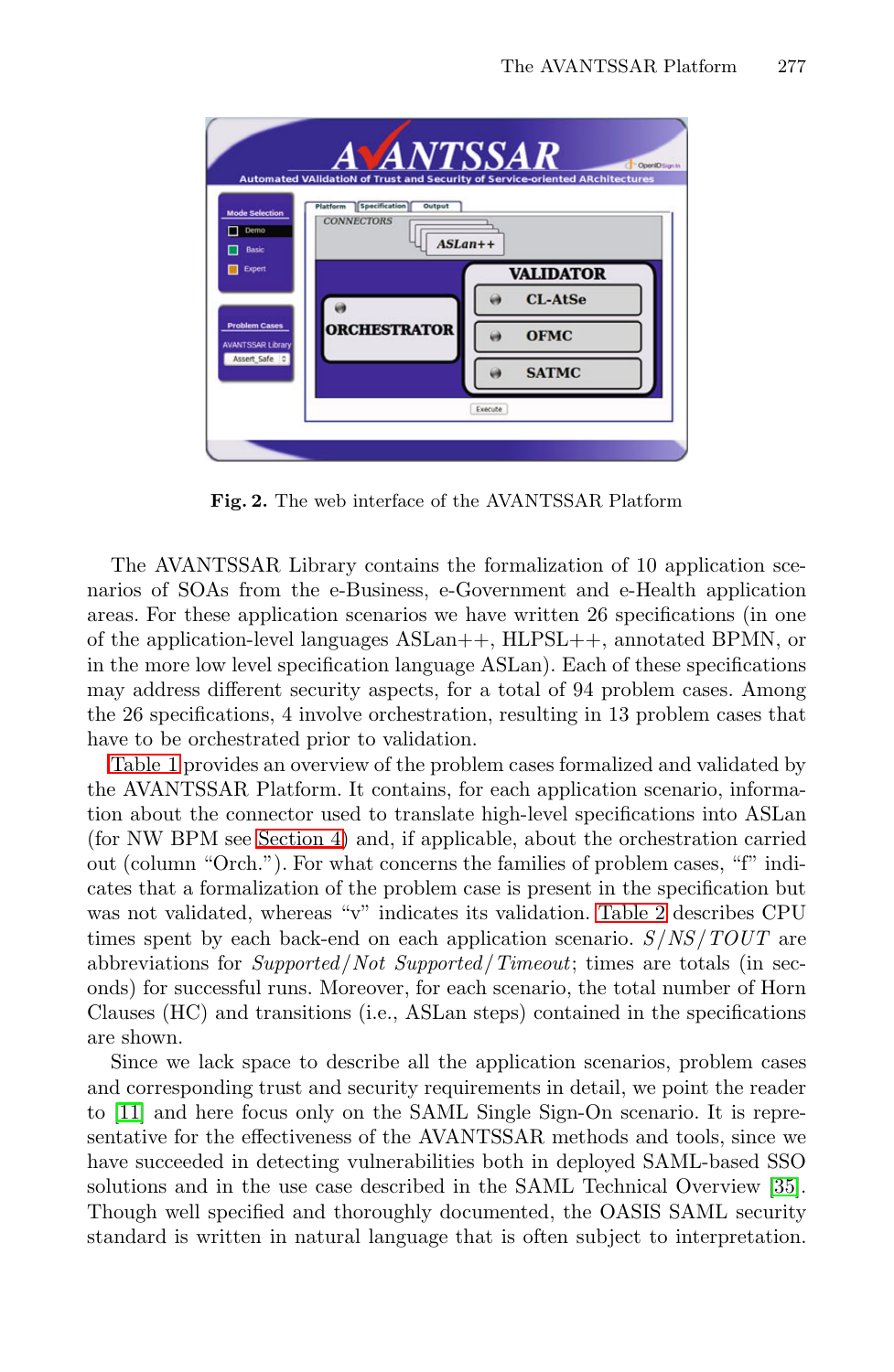<span id="page-11-0"></span>

| Table 1. The AVANTSSAR Library: formalization and validation status |  |  |  |  |  |  |  |  |  |
|---------------------------------------------------------------------|--|--|--|--|--|--|--|--|--|
|                                                                     |  |  |  |  |  |  |  |  |  |

| Areas             | <b>Scenarios</b>          |                | <b>Scene Specification</b>           | Connector Orch.              |     |                         |                       |                             |                                               | <b>Problem Cases</b>    |                         |                                                       |
|-------------------|---------------------------|----------------|--------------------------------------|------------------------------|-----|-------------------------|-----------------------|-----------------------------|-----------------------------------------------|-------------------------|-------------------------|-------------------------------------------------------|
|                   |                           |                |                                      |                              |     | Federation              | g<br>Authorizat       |                             | Management<br>Accountability<br>Trust Managem | Security<br>Workflow    | Privacy                 | Application Data Protection<br>Communication Security |
| <b>E-Business</b> |                           |                |                                      |                              |     |                         |                       |                             |                                               |                         |                         |                                                       |
| Banking           | Loan Origination          | $\mathbf{1}$   | lop-scene1.aslan                     | No.                          | No  |                         |                       |                             |                                               | $\overline{\mathbf{v}}$ |                         |                                                       |
| Services          |                           | $\overline{2}$ | lop-scene2.aslan                     | NW BPM                       | No  |                         | $\mathbf{v}$          |                             |                                               | $\overline{\mathbf{v}}$ | $\mathbf{v}$            |                                                       |
| Electronic        | Anonymous Shopping        | $\mathbf{1}$   | IDMXScene1_Safe.aslan++              | $ASLan++$                    | No  |                         |                       | $\mathbf{v}$                |                                               |                         | $\mathbf{v}$            |                                                       |
| Commerce          |                           | $\overline{2}$ | IDMXScene2 Safe.aslan++              | $ASLan++$                    | Nο  | $\mathbf{v}$            |                       |                             |                                               |                         | $\overline{\mathbf{V}}$ |                                                       |
|                   |                           | 3              | IDMXScene3_Safe.aslan++              | $ASLan++$                    | No  |                         | f                     |                             |                                               |                         | f                       |                                                       |
| E-Government      |                           |                |                                      |                              |     |                         |                       |                             |                                               |                         |                         |                                                       |
| Citizen and       | Visa Application          | $\mathbf{1}$   | PTD_VisaBank.aslan++                 | $\overline{\text{ASLan}}$ ++ | No  |                         |                       |                             | $\mathbf{v}\cdot\mathbf{v}$                   | $\mathbf{V}$            | $\mathbf{v}$            | $\mathbf{V}$<br>$\mathbf{v}$                          |
| Service Portals   | Car Registration          | $\mathbf{1}$   | $CRP.dyn.aslan++$                    | $ASLan++$                    | Yes |                         |                       | $\mathbf{v}\cdot\mathbf{v}$ | $\mathbf v$                                   | $\mathbf{V}$            | $\mathbf{v}$            | $_{\rm V}$<br>$\mathbf{v}$                            |
| Document.         | Public Bidding            | 1              | pb_scene1.aslan++                    | $ASLan++$                    | No  |                         | ff                    |                             |                                               |                         |                         | f<br>Ŧ                                                |
| Exchange          |                           | $\overline{2}$ | pb_scene2.aslan++                    | $ASLan++$                    | No  |                         | ${\bf v}\cdot{\bf v}$ |                             |                                               |                         |                         | v<br>$\mathbf{V}$                                     |
| Procedures        |                           | 3              | $pb$ -elig.aslan $++$                | $ASLan++$                    | Nο  |                         | $_{\rm V}$            |                             |                                               |                         |                         |                                                       |
|                   |                           | 4              | PB_alt.aslan                         | No                           | Yes |                         | v v                   |                             |                                               |                         |                         | v<br>$\mathbf{v}$                                     |
|                   | Digital Contract Signing  | 1              | $dcs$ -scene1.aslan $++$             | $ASLan++$                    | No  |                         | ff                    |                             |                                               | f                       |                         | f<br>f                                                |
|                   |                           | $\overline{2}$ | $dcs$ -scene2.aslan++                | $ASLan++$                    | No  |                         | v v                   |                             |                                               | $\overline{\mathbf{v}}$ |                         | $\mathbf{v}$<br>$\overline{\mathbf{v}}$               |
|                   |                           | 3              | $dcs$ -scene3.aslan++                | $ASLan++$                    | Nο  |                         | v v                   |                             |                                               | v                       |                         | $\overline{\mathbf{v}}$<br>$\mathbf{v}$               |
|                   |                           | $\overline{4}$ | DCS.ORCH.aslan                       | No                           | Yes |                         | f                     |                             |                                               |                         |                         |                                                       |
|                   |                           | 5              | DCS-GoalStyleInput.ORCH.aslan        | No                           | Yes |                         | f                     |                             |                                               |                         |                         |                                                       |
| E-Health          |                           |                |                                      |                              |     |                         |                       |                             |                                               |                         |                         |                                                       |
| Personal Health   | Electronic Health Records | 1              | ECR.aslan++                          | $ASLan++$                    | No  |                         |                       | v                           | $\overline{\mathbf{v}}$                       | $\overline{\mathbf{v}}$ | $\overline{\mathbf{V}}$ | $\mathbf{v}$<br>$\mathbf{v}$                          |
| Information       | Process Task Delegation   | $\mathbf{1}$   | PTD.aslan++                          | $ASLan++$                    | No  | $\mathbf{v}$            | $\mathbf{v}$          |                             |                                               | $\overline{\mathbf{v}}$ | $\mathbf{v}$            | $\mathbf{v}$<br>$\mathbf{v}$                          |
|                   |                           | $\overline{2}$ | PTD PC.aslan++                       | $ASLan++$                    | No  | $\mathbf{v}$            | v v                   |                             |                                               | v                       | $\overline{\mathbf{V}}$ | $\mathbf{v}$<br>$\mathbf{V}$                          |
|                   | Access Control Management | $\mathbf{1}$   | $e\text{HRMS.txt}$                   | No                           | No  |                         |                       |                             |                                               |                         | f                       | f                                                     |
|                   | SAML Single Sign-On       | $\mathbf{1}$   | SP init-FC-one channel.hlpsl++       | $HLPSL++$                    | No  | v                       |                       |                             |                                               |                         | $\overline{\mathbf{v}}$ | $\mathbf{v}$                                          |
|                   |                           | $\overline{2}$ | SP init-BC-two channels.hlpsl++      | $HLPSL++$                    | No  | $\overline{\mathbf{v}}$ |                       |                             |                                               |                         | $\mathbf{v}$            | $\mathbf{v}$                                          |
|                   |                           | 3              | IdP_init-FC.hlpsl++                  | $HLPSL++$                    | No  | $\bar{\mathbf{v}}$      |                       |                             |                                               |                         | $\overline{V}$          | $\mathbf{V}$                                          |
|                   |                           | $\overline{4}$ | IdP_init-BC.hlpsl++                  | $HLPSL++$                    | No  | $\mathbf{v}$            |                       |                             |                                               |                         | v                       | $\mathbf{v}$                                          |
|                   |                           | 5              | SAML-based SSO for GoogleApp.hlpsl++ | $HLPSL++$                    | No  | v                       |                       |                             |                                               |                         | v                       | $_{\rm V}$                                            |
|                   |                           | 6              | SAML-based SSO for GoogleApp.aslan++ | $ASLan++$                    | No  | $\mathbf{V}$            |                       |                             |                                               |                         | $\overline{\mathbf{V}}$ | $\rm{V}$                                              |

<span id="page-11-1"></span>

| Table 2. CPU analysis times for each back-end on the application scenarios |  |
|----------------------------------------------------------------------------|--|
|----------------------------------------------------------------------------|--|

|                              |     | <b>Dimensions</b> |          | <b>SATMC</b>      |         | <b>OFMC</b>       | $CL-AtSe$ |                |  |  |  |
|------------------------------|-----|-------------------|----------|-------------------|---------|-------------------|-----------|----------------|--|--|--|
| <b>Application Scenario</b>  |     | <b>HC</b> Steps   |          | TimeS/NS/TOUT     |         | TimeS/NS/TOUT     |           | Time S/NS/TOUT |  |  |  |
| Anonymous Shopping           | 180 | 94                |          | 0/6/0             | 57.83   | 2/0/4             | 5.91      | 4/0/2          |  |  |  |
| Car Registration             | 349 | 258               | 60.54    | 7/1/4             | 1001.31 | 2/1/9             | 69.35     | 10/0/2         |  |  |  |
| Digital Contract Signing     | 238 | 52                | 10504.87 | 9/5/1             |         | 0/13/2            | 906.77    | 9/0/6          |  |  |  |
| Electronic Health Records 89 |     | 48                | 19.33    | 1/1/0             | 5.08    | 1/0/              | 125.37    | 1/1/0          |  |  |  |
| Loan Origination             | 303 | 418               | 767.80   | 9/0/0             |         | 0/9/0             | 7175.26   | 6/0/3          |  |  |  |
| Process Task Delegation      | 90  | 39                | 1.68     | 0/0/2             |         | 0/2/0             | 1092.43   | 2/0/0          |  |  |  |
| Public Bidding               | 117 | 631               | 6747.37  | 12/0/3            | 9781.38 | 8/2/5             | 9298.7    | 14/1/0         |  |  |  |
| SAML Single Sign-On          | 21  | 215               | 1989.49  | 15/0/1            | 22.77   | 1/15/0            | 1.85      | 1/15/0         |  |  |  |
| Visa Application             | 38  | 19                | 44.83    | 1/0/0             | 3.12    | 1/0/0             | 9.86      | 1/0/0          |  |  |  |
| Total                        |     | 1425 1774         | 20135.84 | 52/15/16 10871.49 |         | 11/42/30 18685.50 |           | 51/17/15       |  |  |  |

Since the many configuration options, profiles, protocols, bindings, exceptions, and recommendations are laid out in different, interconnected documents, it is not always easy to establish which message fields are mandatory in a given profile and which are not. Moreover, SAML-based solution providers may have internal requirements that may result in small deviations from the standard. For instance, internal requirements (or DoS considerations) may lead the service provider to avoid checking the match between the ID field in the AuthResp and in the previously sent AuthReq. The consequences of such a choice must be examined in detail.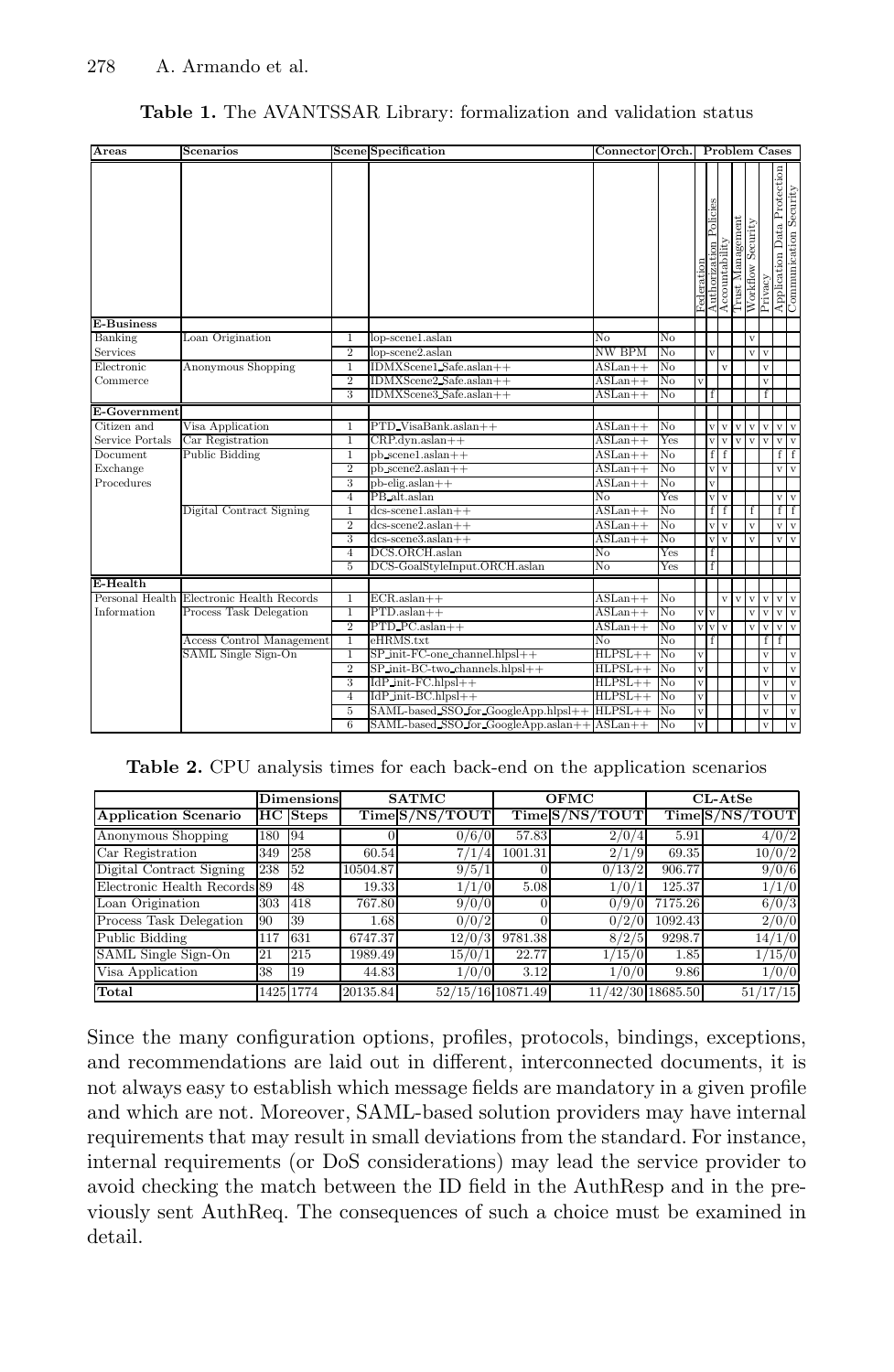The SAML-based SSO for Google Apps in operation until June 2008 deviated from the standard in a few, seemingly minor ways. By using the AVANTSSAR Platform, we discovered a serious authentication flaw in the service, which a dishonest service provider could use to impersonate the victim user on Google Apps, granting unauthorized access to private data and services (email, docs, etc.) [\[5\]](#page-14-3). The vulnerability was detected by SATMC and the attack was reproduced in an actual deployment of SAML-based SSO for Google Apps. We readily informed Google and the US Computer Emergency Readiness Team (US-CERT) of the problem. Google developed a new version of the authentication service and asked their customers to update their applications accordingly. The vulnerability report released by US-CERT is available at [http://www.kb.cert.org/vuls/id/](http://www.kb.cert.org/vuls/id/612636) [612636](http://www.kb.cert.org/vuls/id/612636). The severity of the vulnerability has been rated High by the National Institute of Standard and Technology ([http://web.nvd.nist.gov/view/vuln/](http://web.nvd.nist.gov/view/vuln/detail?vulnId=CVE-2008-3891) [detail?vulnId=CVE-2008-3891](http://web.nvd.nist.gov/view/vuln/detail?vulnId=CVE-2008-3891)).

<span id="page-12-0"></span>By using the AVANTSSAR Platform we also discovered an authentication flaw in the prototypical SAML SSO use case (as described in the SAML Technical Overview) [\[4\]](#page-14-16). This flaw allows a malicious service provider to hijack a client authentication attempt and force the latter to access a resource without its consent. It also allows an attacker to launch Cross-Site Scripting (XSS) and Cross-Site Request Forgery (XSRF) attacks. This last type of attack is even more pernicious than classic XSRF, because XSRF requires the client to have an active session with the service provider, whereas in this case the session is created automatically, hijacking the client's authentication attempt. This may have serious consequences, as witnessed by the new XSS attack that we identified in the SAMLbased SSO for Google Apps and that could have allowed a malicious web server to impersonate a user on any Google application. The problem has been reported to OASIS, and a proposal for an *errata* to the SAML standard is currently being discussed within OASIS ([http://tools.oasis-open.org/issues/browse/](http://tools.oasis-open.org/issues/browse/SECURITY-12) [SECURITY-12](http://tools.oasis-open.org/issues/browse/SECURITY-12) ).

## **4 Technology Migration**

Formal validation of trust and security will become a reality in SOAs and the IoS only if and when the available technologies will have migrated to industry and to standardization bodies (which are mostly driven by industry and influence the future of industrial development). Such a migration has to face the gap between advanced formal methods and their real exploitation within industry and standardization bodies.

To ease the adoption of formal methods, several obstacles have to be overcome, in particular: (i) the lack of automated technology supporting formal methods, (ii) the gap between the problem case that needs to be solved in industry and the abstract specification provided by formal methods, and (iii) the differences between formal languages and models and the languages used in industrial design and development environments (e.g., BPMN, Java, ABAP).

AVANTSSAR has addressed these issues by devising industrially-suited specification languages (model-driven languages), equipped with easy-to-use GUIs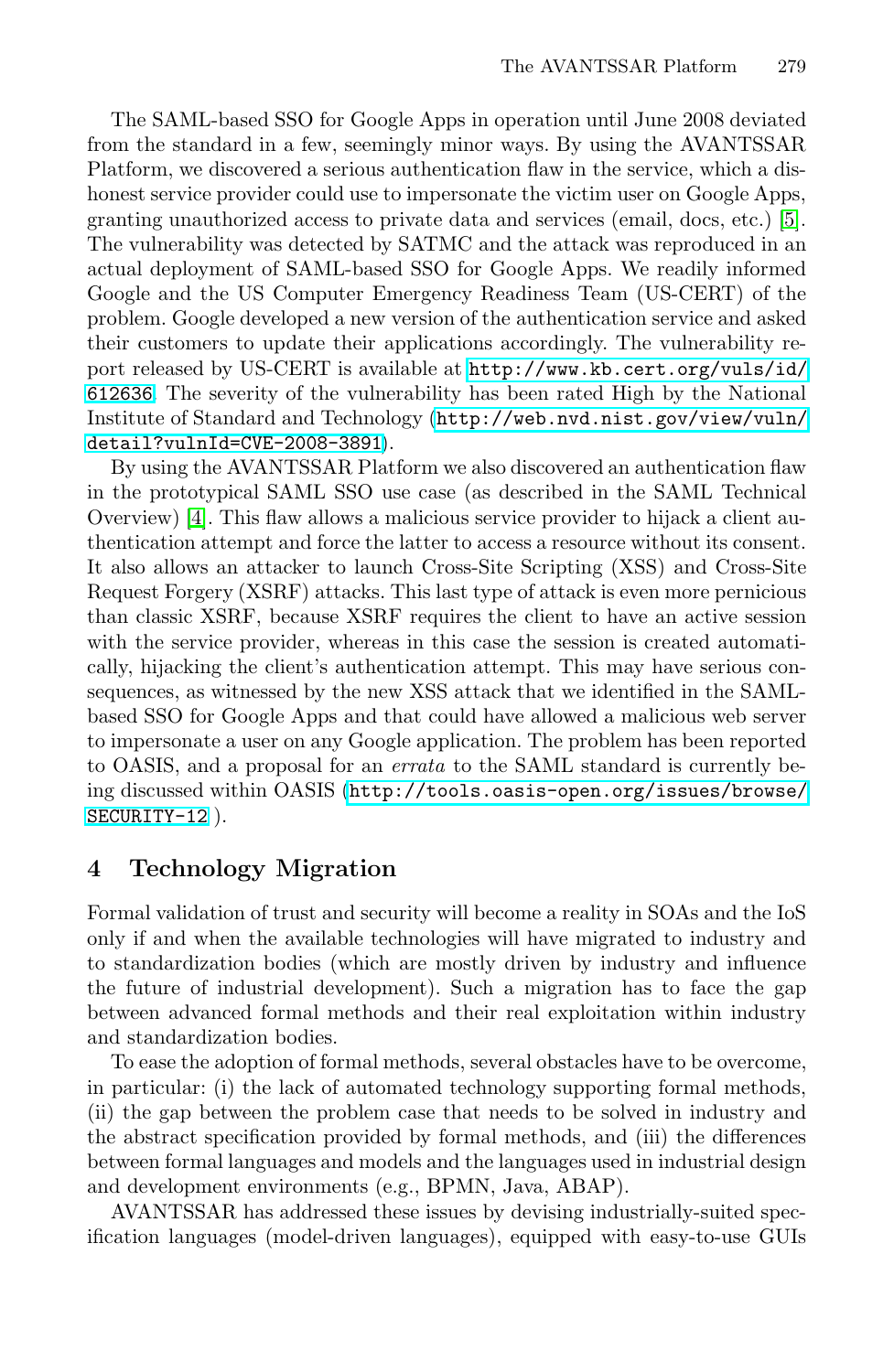and translators to and from the core formal models, and migrating them to the selected development environments. This enables designers and developers from industry and standardization bodies to check more rapidly the correctness of the proposed solutions without having a strong mathematical background.

A concrete example is the industry migration of the AVANTSSAR Platform to the SAP environment. Two valuable migration activities have been carried out by building contacts with core business units. First, in the trail of the successful analysis of Google's SAML-based SSO, the AVANTSSAR Platform has been exploited to formally validate relevant scenarios where the SAP NetWeaver SAML Next Generation Single Sign On services (NW NG SSO) are employed. More than 50 formal specifications capturing these scenarios, the variety of configuration options, and SAP internal design and implementation choices have been formalized. Unsafe service compositions and configurations have been detected, and safe compositions and configurations have been put forward for use by SAP in setting up the NW NG SSO services on customer production systems.

The AVANTSSAR technology has been also integrated via a plug-in into the SAP NetWeaver BPM (NW BPM) product [\[7](#page-14-17)[,8\]](#page-14-18) to formally validate if a business process together with its access control policy complies with security-critical requirements, e.g., separation and binding of duty, need-to-know principle, etc. The plug-in provides a push-button technology with accessible user interfaces, bridging the gap between business process modeling languages and formal specifications. Thus, a BP modeler can easily specify the security goals to validate against the business process and access control policy; any violation of the security properties is depicted in a graphical way, enabling the modeler to take countermeasures.

# **5 Concluding Remarks**

As exemplified by the case studies and success stories mentioned above, formal validation technologies can have a decisive impact for the trust and security of SOAs and the IoS. The research innovation put forth by the AVANTSSAR Platform aims at ensuring global security of dynamically composed services and their integration into complex SOAs by developing an integrated platform of automated reasoning techniques and tools. Similar technologies are being developed by other research teams (although none has yet the scale and depth of our platform, which is the reason why we could not compare scope and efficiency). Brought together, these research efforts will result in a new generation of tools for automated security validation at design time, which is a stepping stone for the development of similar tools for validation at service provision and consumption time. For instance, part of the AVANTSSAR consortium is developing a security testing toolset in the context of the FP7 project "SPaCIoS: Secure Provision and Consumption in the Internet of Services" (<www.spacios.eu>). These advances will significantly improve the all-round security of SOAs and the IoS, and thus boost their trustworthy development and public acceptance.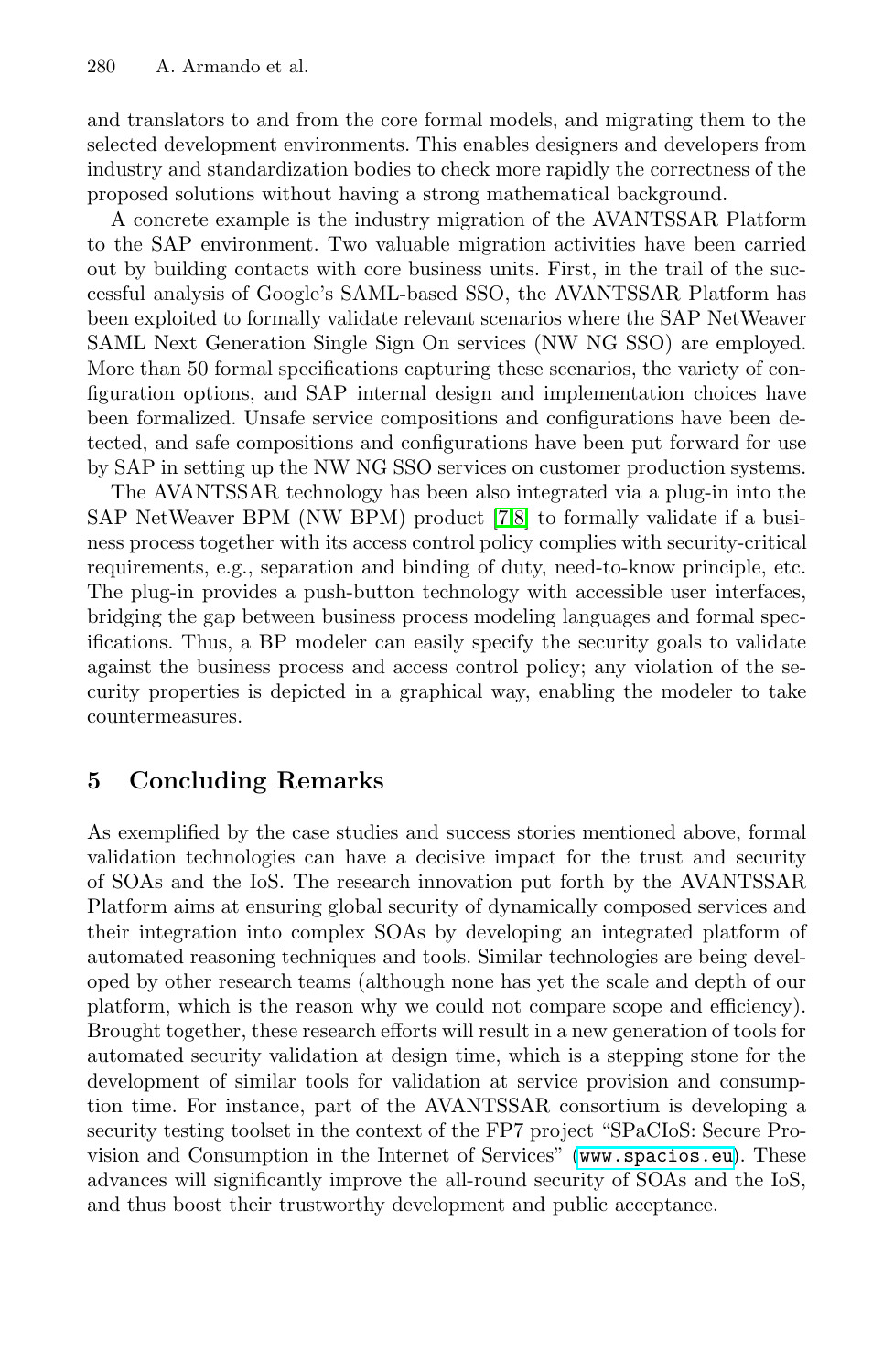## <span id="page-14-14"></span><span id="page-14-4"></span>**References**

- <span id="page-14-16"></span><span id="page-14-2"></span>1. Arapinis, M., Ritter, E., Ryan, M.D.: StatVerif: Verification of Stateful Processes. In: Proc. CSF 2011, pp. 33–47. IEEE CS Press (2011)
- 2. Armando, A., Basin, D.A., Boichut, Y., Chevalier, Y., Compagna, L., Cuéllar, J., Drielsma, P.H., Héam, P.-C., Kouchnarenko, O., Mantovani, J., Mödersheim, S., von Oheimb, D., Rusinowitch, M., Santiago, J., Turuani, M., Viganò, L., Vigneron, L.: The AVISPA Tool for the Automated Validation of Internet Security Protocols and Applications. In: Etessami, K., Rajamani, S.K. (eds.) CAV 2005. LNCS, vol. 3576, pp. 281–285. Springer, Heidelberg (2005)
- <span id="page-14-3"></span><span id="page-14-0"></span>3. Armando, A., Carbone, R., Compagna, L.: LTL Model Checking for Security Protocols. Journal of Applied Non-Classical Logics 19(4), 403–429 (2009)
- <span id="page-14-17"></span>4. Armando, A., Carbone, R., Compagna, L., Cuéllar, J., Pellegrino, G., Sorniotti, A.: From Multiple Credentials to Browser-Based Single Sign-On: Are We More Secure? In: Camenisch, J., Fischer-Hübner, S., Murayama, Y., Portmann, A., Rieder, C. (eds.) SEC 2011. IFIP Advances in Information and Communication Technology, vol. 354, pp. 68–79. Springer, Heidelberg (2011)
- <span id="page-14-18"></span>5. Armando, A., Carbone, R., Compagna, L., Cuéllar, J., Tobarra Abad, L.: Formal Analysis of SAML 2.0 Web Browser Single Sign-On: Breaking the SAML-based Single Sign-On for Google Apps. In: Proc. FMSE 2008. ACM Press (2008)
- <span id="page-14-15"></span><span id="page-14-10"></span><span id="page-14-5"></span>6. Arora, C., Turuani, M.: Validating Integrity for the Ephemerizer's Protocol with CL-Atse. In: Cortier, V., Kirchner, C., Okada, M., Sakurada, H. (eds.) Formal to Practical Security. LNCS, vol. 5458, pp. 21–32. Springer, Heidelberg (2009)
- <span id="page-14-9"></span>7. Arsac, W., Compagna, L., Kaluvuri, S., Ponta, S.E.: Security Validation Tool for Business Processes. In: Proc. SACMAT 2011, pp. 143–144. ACM (2011)
- <span id="page-14-8"></span><span id="page-14-7"></span>8. Arsac, W., Compagna, L., Pellegrino, G., Ponta, S.E.: Security Validation of Business Processes via Model-Checking. In: Erlingsson, U., Wieringa, R., Zannone, N. ´ (eds.) ESSoS 2011. LNCS, vol. 6542, pp. 29–42. Springer, Heidelberg (2011)
- <span id="page-14-1"></span>9. AVANTSSAR. Deliverable 2.1: Requirements for modelling and ASLan v.1 (2008)
- 10. AVANTSSAR. Deliverable 4.2: AVANTSSAR Validation Platform v.2 (2010)
- <span id="page-14-11"></span>11. AVANTSSAR. Deliverable 5.4: Assessment of the AVANTSSAR Validation Platform (2010)
- <span id="page-14-6"></span>12. AVANTSSAR. Deliverable 6.2.3: Migration to industrial development environments: lessons learned and best practices (2010)
- 13. AVANTSSAR. Deliverable 2.3: ASLan++ specification and tutorial (2011)
- <span id="page-14-12"></span>14. AVISPA: Automated Validation of Internet Security Protocols and Applications, <http://www.avispa-project.org>
- 15. Basin, D., Mödersheim, S., Viganò, L.: OFMC: A symbolic model checker for security protocols. IJIS 4(3), 181–208 (2005)
- <span id="page-14-13"></span>16. Bhargavan, K., Fournet, C., Gordon, A.D., Pucella, R.: TulaFale: A Security Tool for Web Services. In: de Boer, F.S., Bonsangue, M.M., Graf, S., de Roever, W.-P. (eds.) FMCO 2003. LNCS, vol. 3188, pp. 197–222. Springer, Heidelberg (2004)
- 17. Bhargavan, K., Fournet, C., Gordon, A.: Verified Reference Implementations of WS-Security Protocols. In: Bravetti, M., Núñez, M., Zavattaro, G. (eds.) WS-FM 2006. LNCS, vol. 4184, pp. 88–106. Springer, Heidelberg (2006)
- 18. Blanchet, B.: An efficient cryptographic protocol verifier based on Prolog rules. In: Proc. CSFW 2001, pp. 82–96. IEEE CS Press (2001)
- 19. Bodei, C., Buchholtz, M., Degano, P., Nielson, F., Riis Nielson, H.: Automatic validation of protocol narration. In: Proc. CSFW 2003, pp. 126–140. IEEE CS Press (2003)